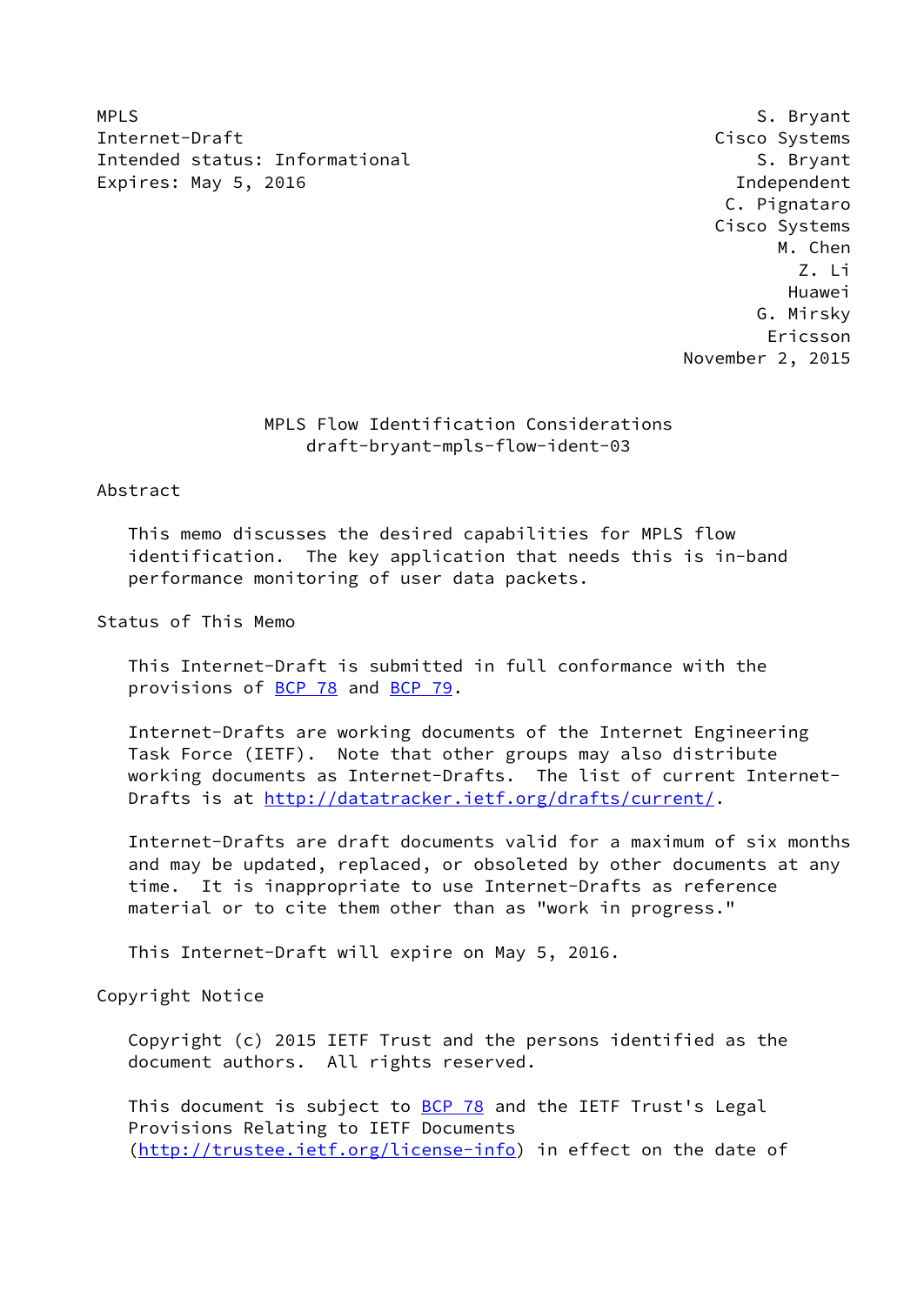<span id="page-1-1"></span>Internet-Draft MPLS FI November 2015

 publication of this document. Please review these documents carefully, as they describe your rights and restrictions with respect to this document. Code Components extracted from this document must include Simplified BSD License text as described in Section 4.e of the Trust Legal Provisions and are provided without warranty as described in the Simplified BSD License.

Table of Contents

|                  |                                  |  |  |  |  |  |  |  |  | $\overline{2}$ |
|------------------|----------------------------------|--|--|--|--|--|--|--|--|----------------|
| 2.               |                                  |  |  |  |  |  |  |  |  | $\overline{3}$ |
| 3.               | Loss Measurement Considerations  |  |  |  |  |  |  |  |  | $\overline{3}$ |
| $\overline{4}$ . | Delay Measurement Considerations |  |  |  |  |  |  |  |  | $\overline{4}$ |
| 5.               |                                  |  |  |  |  |  |  |  |  | $\overline{4}$ |
| 6.               |                                  |  |  |  |  |  |  |  |  | 6              |
| 7.               |                                  |  |  |  |  |  |  |  |  | $\overline{1}$ |
| 8.               |                                  |  |  |  |  |  |  |  |  | $\overline{1}$ |
| 9.               |                                  |  |  |  |  |  |  |  |  | $\overline{1}$ |
|                  |                                  |  |  |  |  |  |  |  |  | $\overline{9}$ |
|                  |                                  |  |  |  |  |  |  |  |  | 9              |
|                  |                                  |  |  |  |  |  |  |  |  | 9              |
|                  |                                  |  |  |  |  |  |  |  |  | 9              |
|                  |                                  |  |  |  |  |  |  |  |  | 9              |
|                  |                                  |  |  |  |  |  |  |  |  | 9              |
|                  | Normative References<br>15.1.    |  |  |  |  |  |  |  |  | 9              |
|                  | 15.2. Informative References     |  |  |  |  |  |  |  |  | 10             |
|                  |                                  |  |  |  |  |  |  |  |  | 10             |

# <span id="page-1-0"></span>[1](#page-1-0). Introduction

 This memo discusses the desired capabilities for MPLS flow identification. The key application that needs this is in-band performance monitoring of user data packets.

 There is a need to identify flows in MPLS networks for applications such as packet loss and packet delay measurement. A method of loss and delay measurement in MPLS networks was defined in [[RFC6374](https://datatracker.ietf.org/doc/pdf/rfc6374)]. When used to measure packet loss  $[REC6374]$  depends on the use of the injected Operations, Administration, and Maintenance (OAM) packets to designate the beginning and the end of the packet group over which packet loss is being measured. Where the misordering of packets from one group relative to the following group, or misordering of one of the packets being counted relative to the [[RFC6374](https://datatracker.ietf.org/doc/pdf/rfc6374)] packet occurs,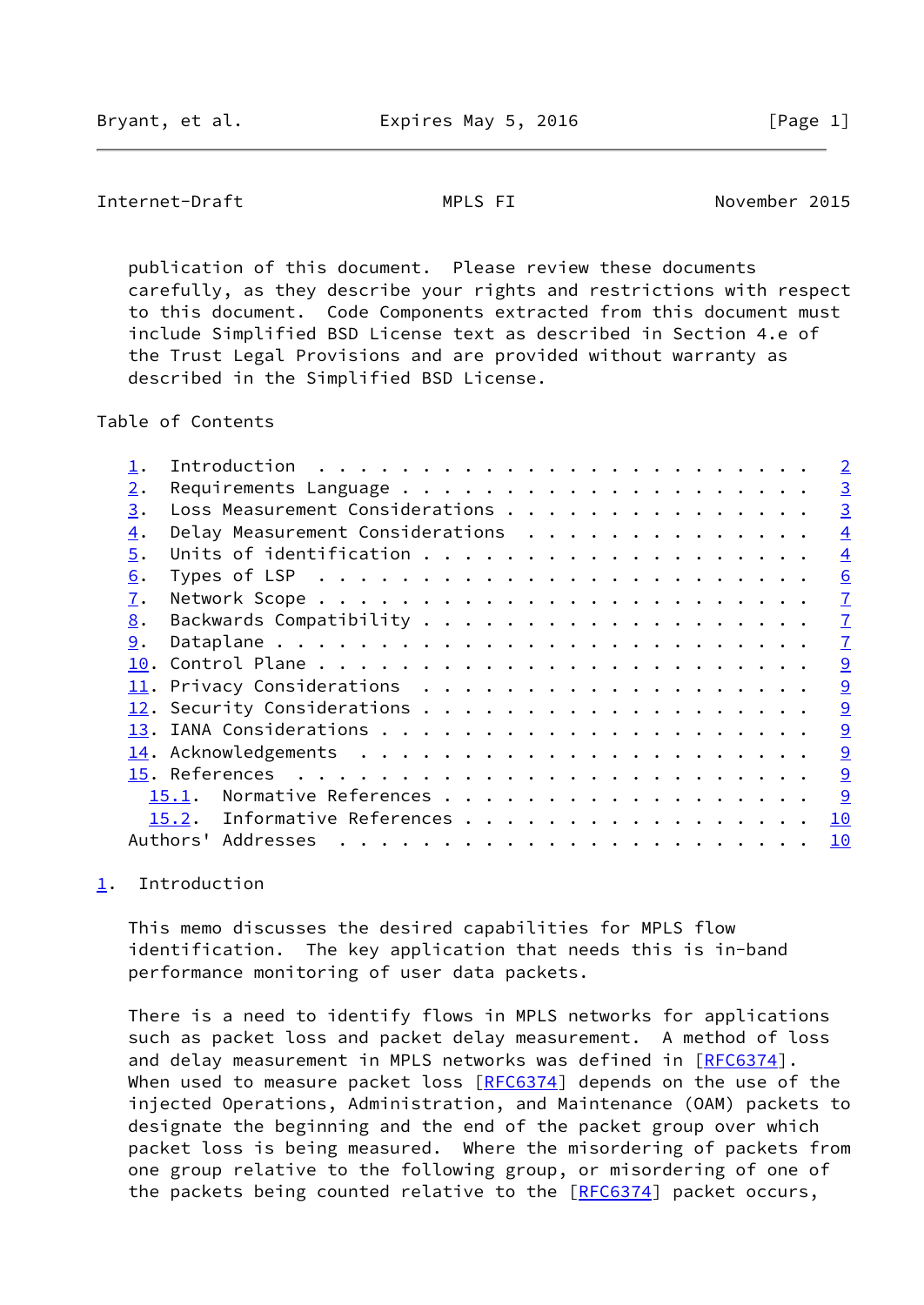then an error will occur in the packet loss measurement. In addition, this packet performance measurement system needs to be extended to deal with different granularities of flow and to address a number of the multi-point cases in which two or more ingress Label

| Bryant, et al. | Expires May 5, 2016 | [Page 2] |
|----------------|---------------------|----------|
|                |                     |          |

<span id="page-2-1"></span>Internet-Draft MPLS FI November 2015

 Switching Routers (LSRs) could send packets to one or more destinations.

 Improvements in link and transmission technologies mean that it may be difficult to assess packet loss using active performance measurement methods with synthetic traffic, due to the very low loss rate in normal operation. That, together with more demanding service level requirements, mean that network operators need to be able to measure the loss of the actual user data traffic by using passive performance measurement methods. Any technique deployed needs to be transparent to the end user, and it needs to be assumed that they will not take any active part in the measurement process. Indeed it is important that any flow identification technique be invisible to them and that no remnant of the identification of measurement process leak into their network.

 Additionally where there are multiple traffic sources, such as in multi-point to point and multi-point to multi-point network environments there needs to be a method whereby the sink can distinguish between packets from the various sources, that is to say, that a multi-point to multi-point measurement model needs to be developed.

<span id="page-2-0"></span>[2](#page-2-0). Requirements Language

 The key words "MUST", "MUST NOT", "REQUIRED", "SHALL", "SHALL NOT", "SHOULD", "SHOULD NOT", "RECOMMENDED", "MAY", and "OPTIONAL" in this document are to be interpreted as described in [\[RFC2119](https://datatracker.ietf.org/doc/pdf/rfc2119)].

<span id="page-2-2"></span>[3](#page-2-2). Loss Measurement Considerations

 Modern networks, if not oversubscribed, normally drop very few packets, thus packet loss measurement is highly sensitive to counter errors. Without some form of coloring or batch marking such as that proposed in  $[I-D.tempia-ippm-p3m]$  $[I-D.tempia-ippm-p3m]$  it may not be possible to achieve the required accuracy in the loss measurement of customer data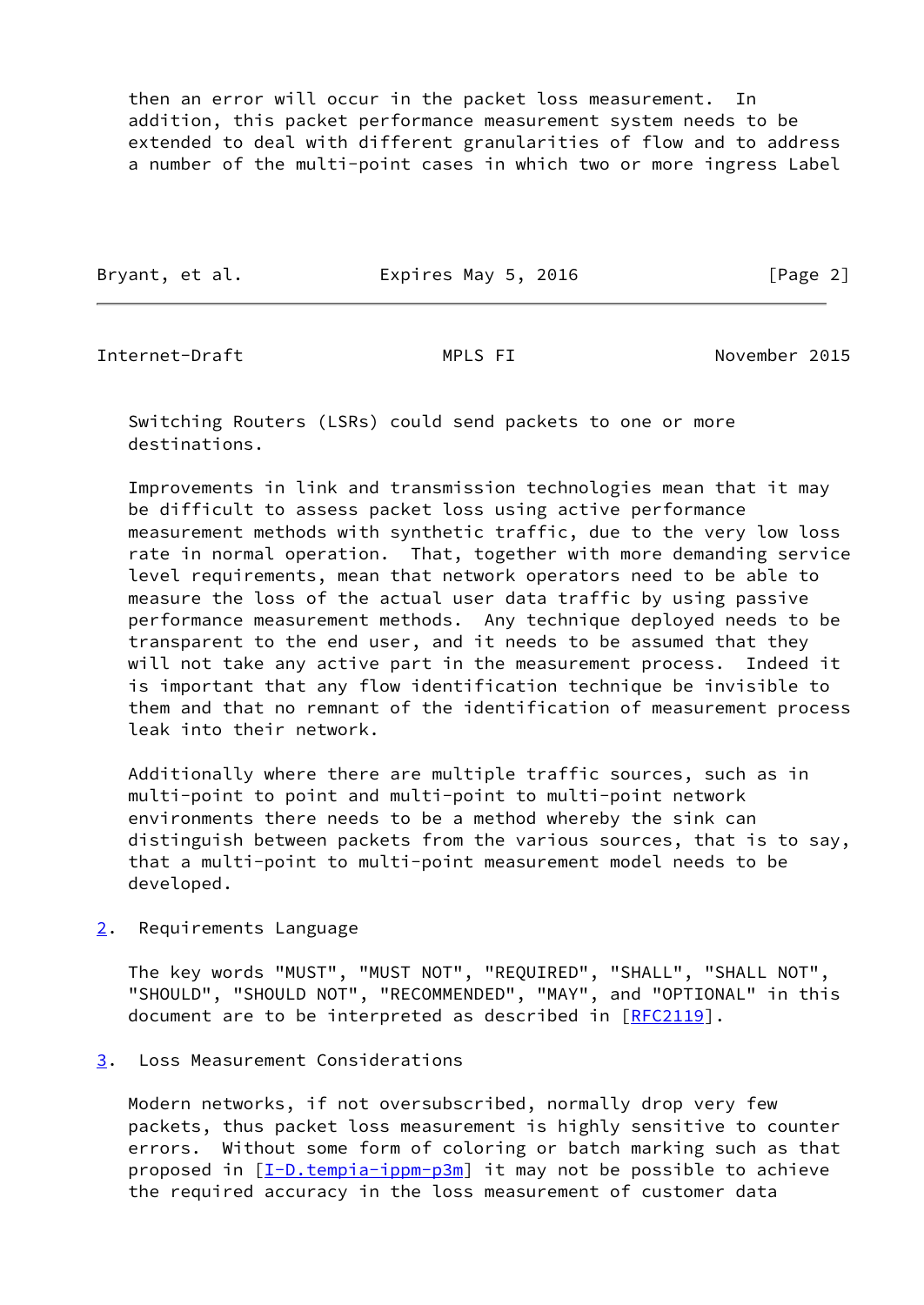traffic. Thus where accuracy better than the data link loss performance of a modern optical network is required, it may be economically advantageous, or even a technical requirement, to include some form of marking in the packets to assign each packet to a particular counter.

 Where this level of accuracy is required and the traffic between a source-destination pair is subject to Equal-Cost Multipath (ECMP) a demarcation mechanism is needed to group the packets into batches. Once a batch is correlated at both ingress and egress, the packet accounting mechanism is then able to operate on the batch of packets which can be accounted for at both the packet ingress and the packet

| Bryant, et al. | Expires May 5, 2016 | [Page 3] |
|----------------|---------------------|----------|
|----------------|---------------------|----------|

<span id="page-3-1"></span>Internet-Draft MPLS FI November 2015

 egress. Errors in the accounting are particularly acute in Label Switched Paths (LSPs) subjected to ECMP because the network transit time will be different for the various ECMP paths since:

- a. The packets may traverse different sets of LSRs.
- b. The packets may depart from different interfaces on different line cards on LSRs
- c. The packets may arrive at different interfaces on different line cards on LSRs.

 A consideration in modifying the identity label (the MPLS label ordinarily used to identify the LSP, Virtual Private Network, Pseudowire etc) to indicate the batch is the impact that this has on the path chosen by the ECMP mechanism. When the member of the ECMP path set is chosen by deep packet inspection a change of batch represented by a change of identity label will have no impact on the ECMP path. Where the path member is chosen by reference to an entropy label [[RFC6790](https://datatracker.ietf.org/doc/pdf/rfc6790)] then changing the batch identifier will not result in a change to the chosen ECMP path. ECMP is so pervasive in multi-point to (multi-) point networks that some method of avoiding accounting errors introduced by ECMP needs to be supported.

<span id="page-3-0"></span>[4](#page-3-0). Delay Measurement Considerations

 Most of the existing delay measurement methods are active measurement that depend on the extra injected test packet to evaluate the delay of a path. With the active measurement method, the rate, numbers and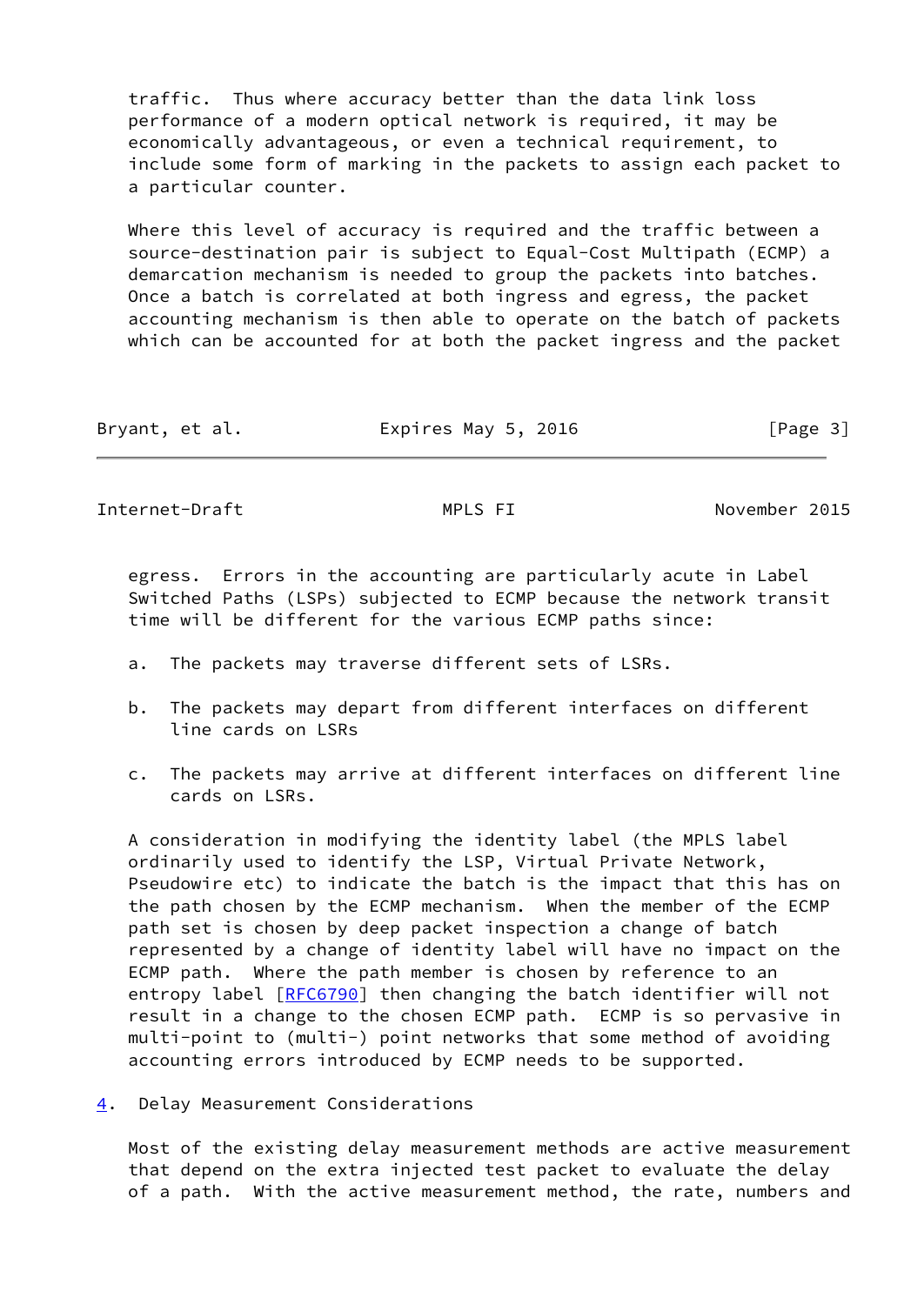interval between the injected packets may affect the accuracy of the results. Also, for injected test packets, these may not be co-routed with the data traffic due to ECMP. Thus there exists a requirement to measure the delay of the real traffic.

 For combined loss-delay measurements, both the loss and the delay considerations apply.

<span id="page-4-0"></span>[5](#page-4-0). Units of identification

 The most basic unit of identification is the identity of the node that processed the packet on its entry to the MPLS network. However, the required unit of identification may vary depending on the use case for accounting, performance measurement or other types of packet observations. In particular note that there may be a need to impose identify at several different layers of the MPLS label stack.

This document considers following units of identifications:

| Bryant, et al. | Expires May 5, 2016 | [Page 4] |
|----------------|---------------------|----------|
|                |                     |          |

Internet-Draft MPLS FI November 2015

- o Per source LSR everything from one source is aggregated.
- o Per group of LSPs chosen by an ingress LSR an ingress LSP aggregates group of LSPs (ex: all LSPs of a tunnel).
- o Per LSP the basic form.
- o Per flow [\[RFC6790](https://datatracker.ietf.org/doc/pdf/rfc6790)] within an LSP fine graining method.

 Note that a fine grained identity resolution is needed when there is a need to perform these operations on a flow not readily identified by some other element in the label stack. Such fine grained resolution may be possible by deep packet inspection, but this may not always be possible, or it may be desired to minimise processing costs by doing this only in entry to the network, and adding a suitable identifier to the packet for reference by other network elements. An example of such a fine grained case might be traffic from a specific application, or from a specific application from a specific source, particularly if matters related to service level agreement or application performance were being investigated.

We can thus characterize the identification requirement in the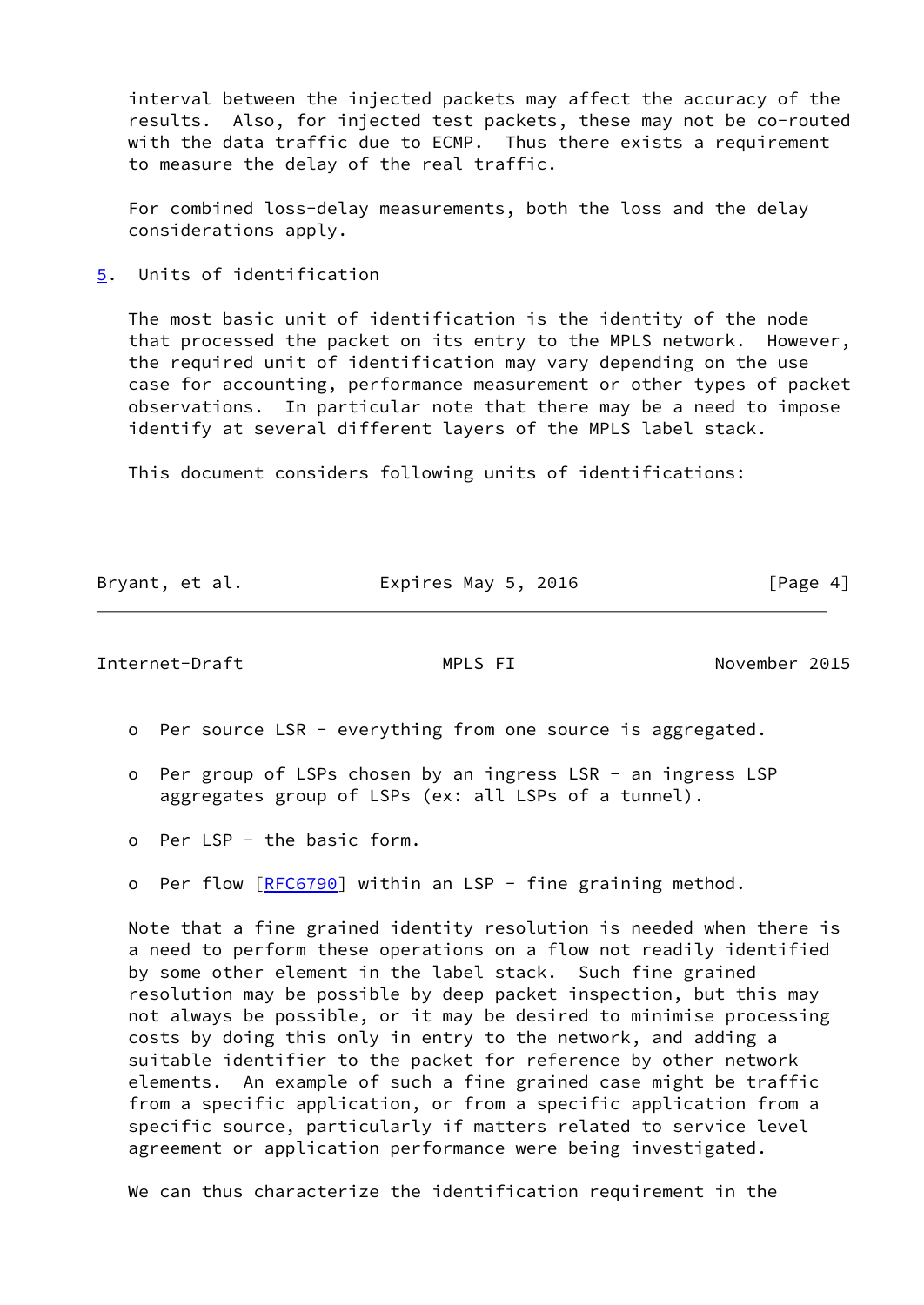following broad terms:

- o There needs to be some way for an egress LSR to identify the ingress LSR with an appropriate degree of scope. This concept is discussed further in [Section 7](#page-6-0).
- o There needs to be a way to identify a specific LSP at the egress node. This allows for the case of instrumenting multiple LSPs operate between the same pair of nodes. In such cases the identity of the ingress LSR is insufficient.
- o In order to conserve resources such as labels, counters and/or compute cycles it may be desirable to identify an LSP group so that a operation can be performed on the group as an aggregate.
- o There needs to be a way to identify a flow within an LSP. This is necessary when investigating a specific flow that has been aggregated into an LSP.

 The unit of identification and the method of determining which packets constitute a flow will be application or use-case specific and is out of scope of this memo.

| Bryant, et al. | Expires May 5, 2016 | [Page 5] |
|----------------|---------------------|----------|
|                |                     |          |

<span id="page-5-1"></span>Internet-Draft MPLS FI November 2015

## <span id="page-5-0"></span>[6](#page-5-0). Types of LSP

We need to consider a number of types of LSP. The two simplest types to monitor are point to point LSPs and point to multi-point LSPs. The ingress LSR for a point to point LSP, such as those created using the Resource Reservation Protocol - Traffic Engineering (RSVP-TE) [\[RFC5420](https://datatracker.ietf.org/doc/pdf/rfc5420)] signalling protocol, or those that conform to the MPLS Transport Profile (MPLS-TP) [\[RFC5654](https://datatracker.ietf.org/doc/pdf/rfc5654)] may be identified by inspection of the top label in the stack, since at any provider-edge (PE) or provider (P) router on the path this is unique to the ingress-egress pair at every hop at a given layer in the LSP hierarchy. Provided that penultimate hop popping is disabled, the identity of the ingress LSR of a point to point LSP is available at the egress LSR and thus determining the identity of the ingress LSR must be regarded as a solved problem. Note however that the identity of a flow cannot to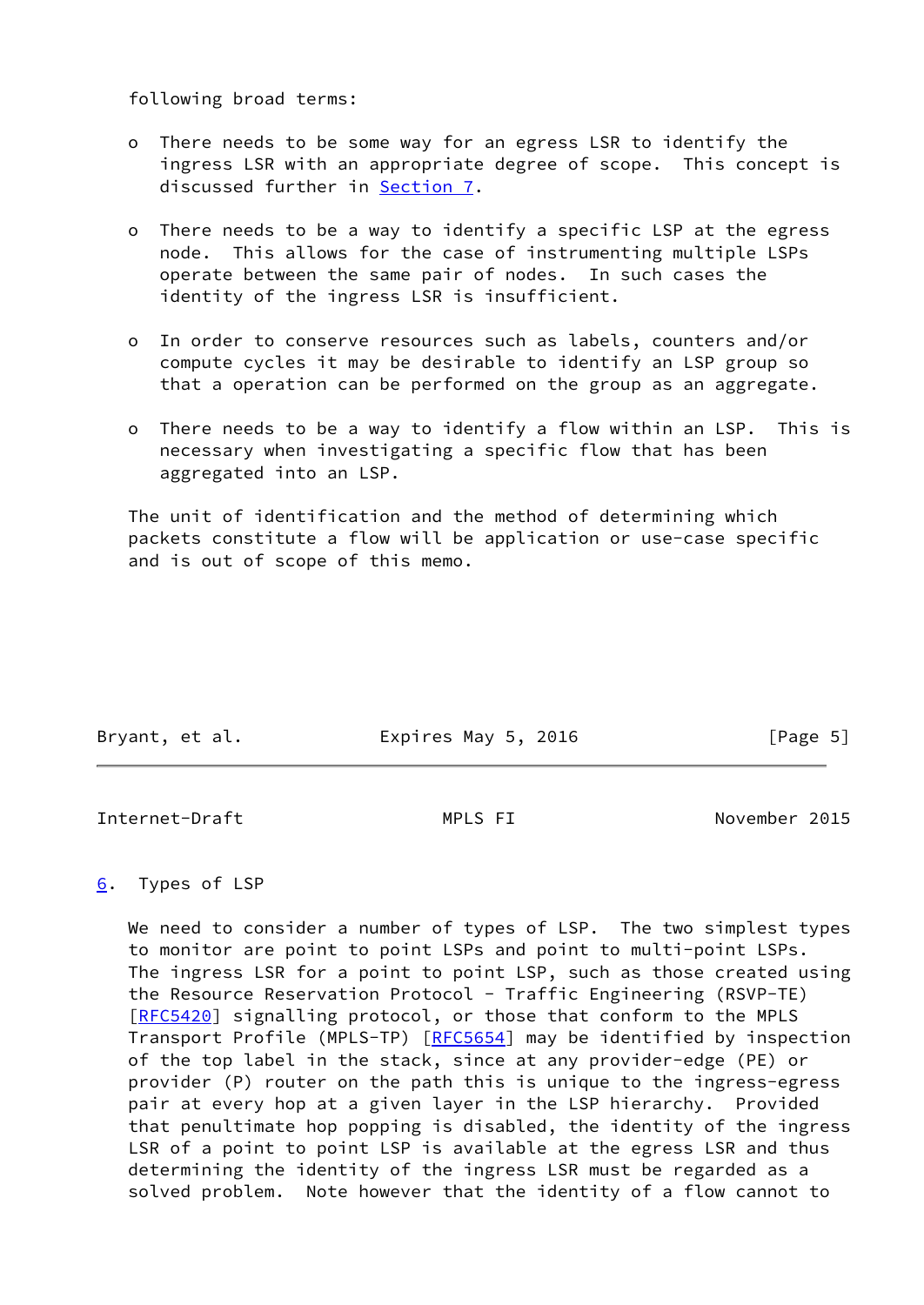be determined without further information being carried in the packet, or gleaned from some aspect of the packet payload.

 In the case of a point to multi-point LSP, and in the absence of Penultimate Hop Popping (PHP) the identity of the ingress LSR may also be inferred from the top label. However, it may not possible to adequately identify the flow from the top label alone, and thus further information may need to be carried in the packet, or gleaned from some aspect of the packet payload. In designing any solution it is desirable that a common flow identity solution be used for both point to point and point to multi-point LSP types. Similarly it is desirable that a common method of LSP group identification be used. In the above cases, a context label [\[RFC5331](https://datatracker.ietf.org/doc/pdf/rfc5331)] needs to be used to provide the required identity information. This is widely supported MPLS feature.

 A more interesting case is the case of a multi-point to point LSP. In this case the same label is normally used by multiple ingress or upstream LSRs and hence source identification is not possible by inspection of the top label by the egress LSRs. It is therefore necessary for a packet to be able to explicitly convey any of the identity types described in [Section 5.](#page-4-0)

 Similarly, in the case of a multi-point to multi-point LSP the same label is normally used by multiple ingress or upstream LSRs and hence source identification is not possible by inspection of the top label by egress LSRs. The various types of identity described in [Section 5](#page-4-0) are again needed. Note however, that the scope of the identity may be constrained to be unique within the set of multi-point to multi point LSPs terminating on any common node.

| Bryant, et al. | Expires May 5, 2016 | [Page 6] |
|----------------|---------------------|----------|
|                |                     |          |

<span id="page-6-1"></span>Internet-Draft MPLS FI November 2015

### <span id="page-6-0"></span>[7](#page-6-0). Network Scope

 The scope of identification can be constrained to the set of flows that are uniquely identifiable at an ingress LSR, or some aggregation thereof. There is no question of an ingress LSR seeking assistance from outside the MPLS protocol domain.

In any solution that constrains itself to carrying the required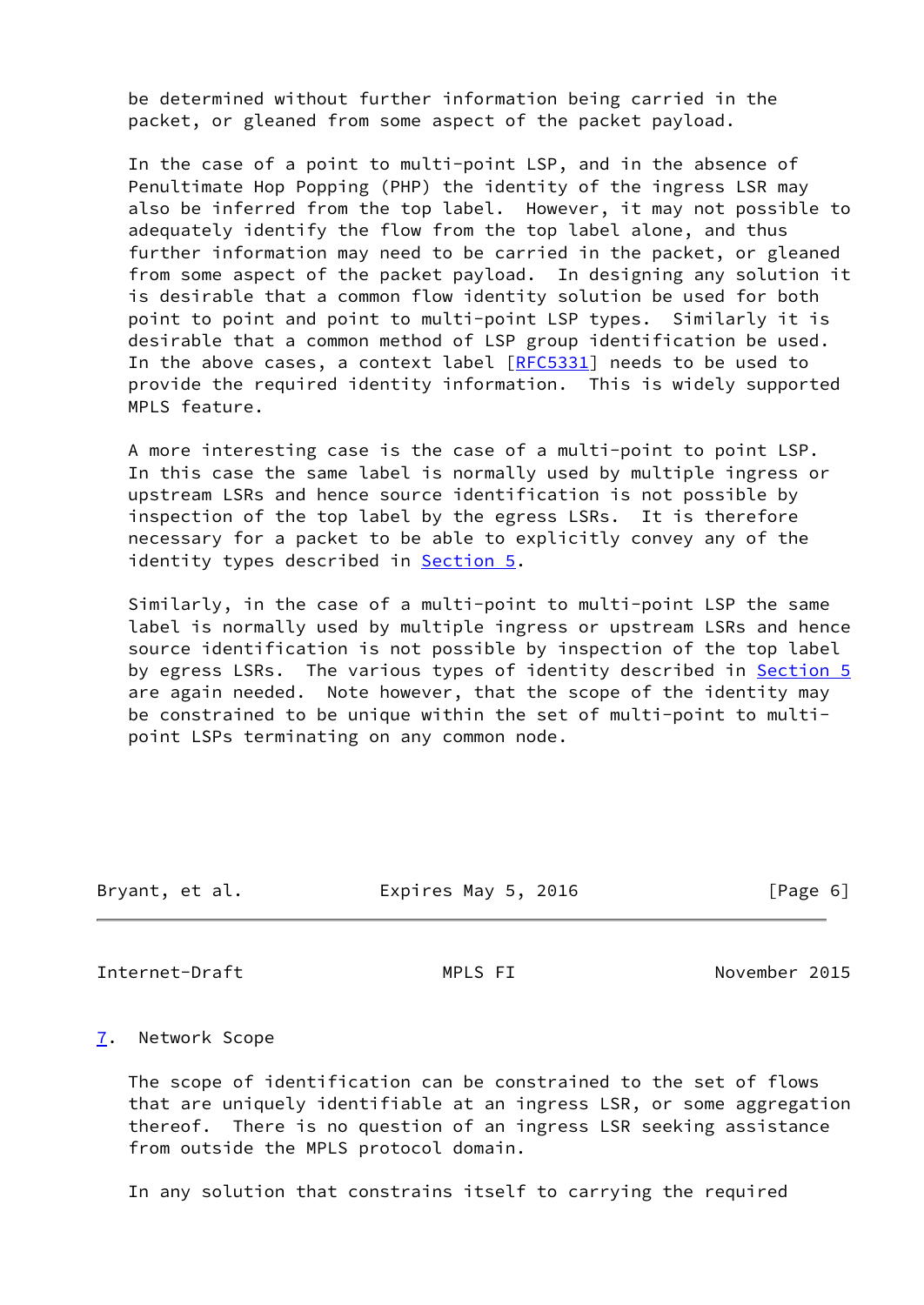identity in the MPLS label stack rather than in some different associated data structure, constraints on the label stack size imply that the scope of identity reside within that MPLS domain. For similar reasons the identity scope of a component of an LSP should be constrained to the scope of that LSP.

### <span id="page-7-0"></span>[8](#page-7-0). Backwards Compatibility

 In any network it is unlikely that all LSRs will have the same capability to support the methods of identification discussed in this memo. It is therefore an important constraint on any flow identity solution that it is backwards compatible with deployed MPLS equipment to the extent that deploying the new feature will not disable anything that currently works on a legacy equipment.

 This is particularly the case when the deployment is incremental or when the feature is not required for all LSRs or all LSPs. Thus in broad the flow identification design MUST support the co-existence of both LSRs that can, and cannot, identify the traffic components described in [Section 5](#page-4-0). In addition the identification of the traffic components described in **Section 5** MUST be an optional feature that is disabled by default. As a design simplification, a solution MAY require that all egress LSRs of a point to multipoint or a multi point to multipoint LSP support the identification type in use so that a single packet can be correctly processed by all egress devices. The corollary of this last point is that either all egress LSRs are enabled to support the required identity type, or none of them are.

## <span id="page-7-1"></span>[9](#page-7-1). Dataplane

 There is a huge installed base of MPLS equipment, typically this type of equipment remains in service for an extended period of time, and in many cases hardware constraints mean that it is not possible to upgrade its dataplane functionality. Changes to the MPLS data plane are therefore expensive to implement, add complexity to the network, and may significantly impact the deployability of a solution that requires such changes. For these reasons, the MPLS designers have set a very high bar to changes to the MPLS data plane, and only a very small number have been adopted. Hence, it is important that the

Bryant, et al. **Expires May 5, 2016** [Page 7]

Internet-Draft MPLS FI November 2015

method of identification must minimize changes to the MPLS data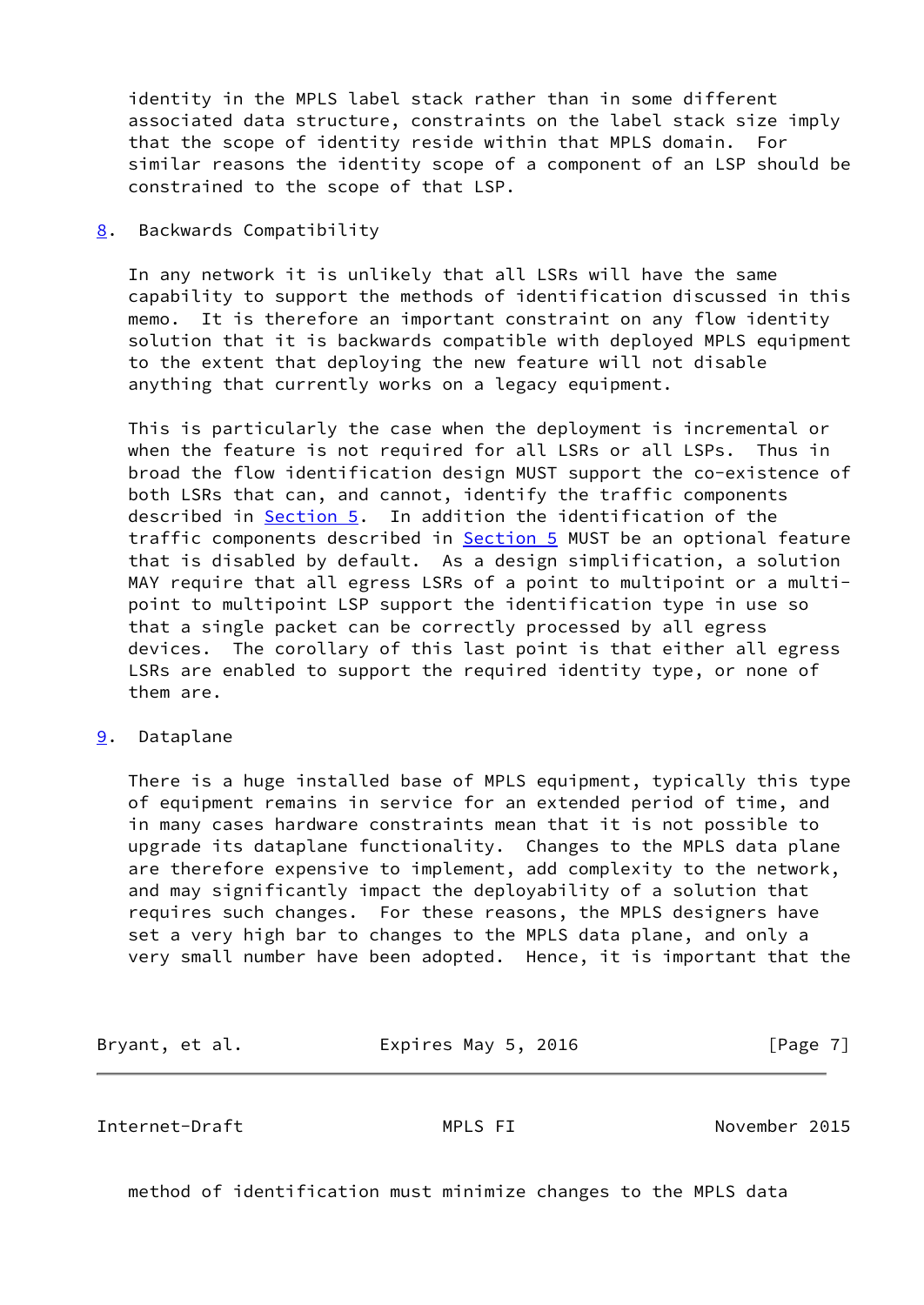plane. Ideally method(s) of identification that require no changes to the MPLS data plane should be given preferential consideration. If a method of identification makes a change to the data plane is chosen it will need to have a significant advantage over any method that makes no change, and the advantage of the approach will need to be carefully evaluated and documented. If a change is necessary to the MPLS data plane proves necessary, it should be (a) be as small a change as possible and (b) be a general purpose method so as to maximise its use for future applications. It is imperative that, as far as can be foreseen, any necessary change made to the MPLS data plane does not impose any foreseeable future limitation on the MPLS data plane.

 Stack size is an issue with many MPLS implementations both as a result of hardware limitations, and due to the impact on networks and applications where a large number of small payloads need to be transported In particular one MPLS payload may be carried inside another. For example one LSP may be carried over another LSP, or a PW or similar multiplexing construct may be carried over an LSP and identification may be required at both layers. Of particular concern is the implementation of low cost edge LSRs that for cost reasons have a significant limit on the number of Label Stack Elements (LSEs) that they can impose or dispose. Therefore, any method of identity MUST NOT consume an excessive number of unique labels, and MUST NOT result in an excessive increase in the size of the label stack.

 The MPLS data plane design provides two types of special purpose labels: the original 16 reserved labels and the much larger set of special purpose labels defined in [[RFC7274](https://datatracker.ietf.org/doc/pdf/rfc7274)]. The original reserved labels need one LSE, and the newer [[RFC7274\]](https://datatracker.ietf.org/doc/pdf/rfc7274) special purpose labels need two LSEs. Given the tiny number of original reserved labels, it is core to the MPLS design philosophy that this scarce resource is only used when it is absolutely necessary. Using a single LSE reserved or special purpose label to encode flow identity thus requires two stack entries, one for the reserved label and one for the flow identity. The larger set of [[RFC7274](https://datatracker.ietf.org/doc/pdf/rfc7274)] labels requires two labels stack entries for the special purpose label itself and hence a total of three label stack entries to encode the flow identity.

The use of special purpose labels (SPL) [\[RFC7274](https://datatracker.ietf.org/doc/pdf/rfc7274)] as part of a method to encode the identity information therefore has a number of undesirable implications for the data plane and hence whilst a solution may use SPL(s), methods that do not require SPLs need to be carefully considered.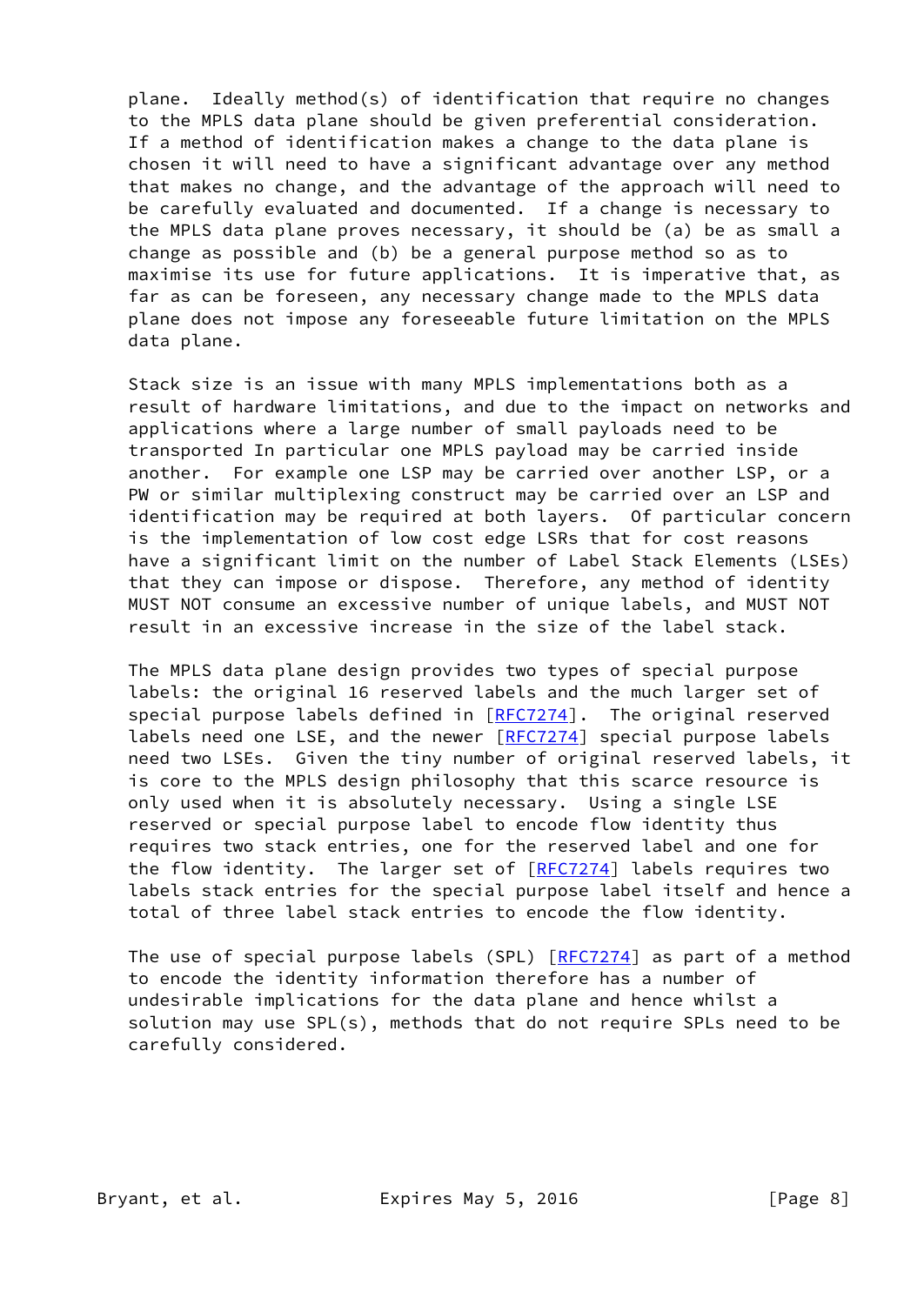## <span id="page-9-1"></span><span id="page-9-0"></span>[10.](#page-9-0) Control Plane

 Any flow identity design should both seek to minimise the complexity of the control plane and should minimise the amount of label co ordination needed amongst LSRs.

# <span id="page-9-2"></span>[11.](#page-9-2) Privacy Considerations

 The inclusion of originating and/or flow information in a packet provides more identity information and hence potentially degrades the privacy of the communication. Recent IETF concerns on pervasive monitoring [[RFC7258\]](https://datatracker.ietf.org/doc/pdf/rfc7258) would lead it to prefer a solution that does not degrade the privacy of user traffic below that of an MPLS network not implementing the flow identification feature. The minimizing the scope of the identity indication can be useful in minimizing the observability of the flow characteristics.

# <span id="page-9-3"></span>[12.](#page-9-3) Security Considerations

 Any solution to the flow identification needs must not degrade the security of the MPLS network below that of an equivalent network not deploying the specified identity solution. Propagation of identification information outside the MPLS network imposing it must be disabled by default. Any solution should provide for the restriction of the identity information to those components of the network that need to know it. It is thus desirable to limit the knowledge of the identify of an endpoint to only those LSRs that need to participate in traffic flow.

<span id="page-9-4"></span>[13.](#page-9-4) IANA Considerations

This memo has no IANA considerations.

# <span id="page-9-5"></span>[14.](#page-9-5) Acknowledgements

 The authors thank Nobo Akiya (nobo@cisco.com), Nagendra Kumar Nainar (naikumar@cisco.com) and George Swallow (swallow@cisco.com) for their comments.

<span id="page-9-6"></span>[15.](#page-9-6) References

<span id="page-9-7"></span>[15.1](#page-9-7). Normative References

 [RFC2119] Bradner, S., "Key words for use in RFCs to Indicate Requirement Levels", [BCP 14](https://datatracker.ietf.org/doc/pdf/bcp14), [RFC 2119](https://datatracker.ietf.org/doc/pdf/rfc2119), DOI 10.17487/RFC2119, March 1997,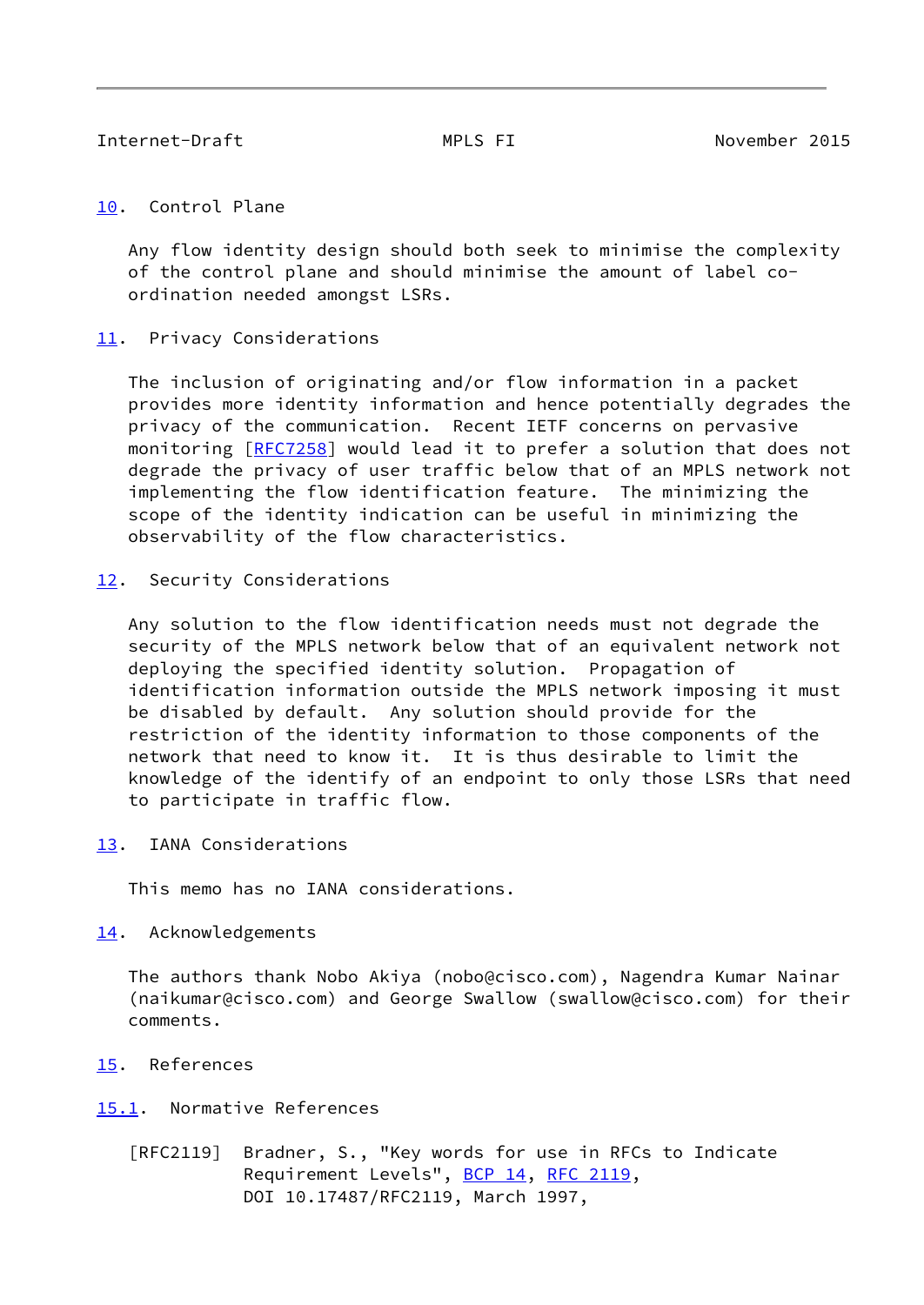Bryant, et al. **Expires May 5, 2016** [Page 9]

<span id="page-10-1"></span>Internet-Draft MPLS FI November 2015

- <span id="page-10-2"></span><span id="page-10-0"></span>[15.2](#page-10-0). Informative References
	- [I-D.tempia-ippm-p3m] Capello, A., Cociglio, M., Fioccola, G., Castaldelli, L., and A. Bonda, "A packet based method for passive performance monitoring", [draft-tempia-ippm-p3m-02](https://datatracker.ietf.org/doc/pdf/draft-tempia-ippm-p3m-02) (work in progress), October 2015.
	- [RFC5331] Aggarwal, R., Rekhter, Y., and E. Rosen, "MPLS Upstream Label Assignment and Context-Specific Label Space", [RFC 5331,](https://datatracker.ietf.org/doc/pdf/rfc5331) DOI 10.17487/RFC5331, August 2008, <<http://www.rfc-editor.org/info/rfc5331>>.
	- [RFC5420] Farrel, A., Ed., Papadimitriou, D., Vasseur, JP., and A. Ayyangarps, "Encoding of Attributes for MPLS LSP Establishment Using Resource Reservation Protocol Traffic Engineering (RSVP-TE)", [RFC 5420,](https://datatracker.ietf.org/doc/pdf/rfc5420) DOI 10.17487/RFC5420, February 2009, <<http://www.rfc-editor.org/info/rfc5420>>.
	- [RFC5654] Niven-Jenkins, B., Ed., Brungard, D., Ed., Betts, M., Ed., Sprecher, N., and S. Ueno, "Requirements of an MPLS Transport Profile", [RFC 5654,](https://datatracker.ietf.org/doc/pdf/rfc5654) DOI 10.17487/RFC5654, September 2009, <<http://www.rfc-editor.org/info/rfc5654>>.
	- [RFC6374] Frost, D. and S. Bryant, "Packet Loss and Delay Measurement for MPLS Networks", [RFC 6374,](https://datatracker.ietf.org/doc/pdf/rfc6374) DOI 10.17487/RFC6374, September 2011, <<http://www.rfc-editor.org/info/rfc6374>>.
	- [RFC6790] Kompella, K., Drake, J., Amante, S., Henderickx, W., and L. Yong, "The Use of Entropy Labels in MPLS Forwarding", [RFC 6790,](https://datatracker.ietf.org/doc/pdf/rfc6790) DOI 10.17487/RFC6790, November 2012, <<http://www.rfc-editor.org/info/rfc6790>>.
	- [RFC7258] Farrell, S. and H. Tschofenig, "Pervasive Monitoring Is an Attack", [BCP 188,](https://datatracker.ietf.org/doc/pdf/bcp188) [RFC 7258](https://datatracker.ietf.org/doc/pdf/rfc7258), DOI 10.17487/RFC7258, May 2014, [<http://www.rfc-editor.org/info/rfc7258](http://www.rfc-editor.org/info/rfc7258)>.
	- [RFC7274] Kompella, K., Andersson, L., and A. Farrel, "Allocating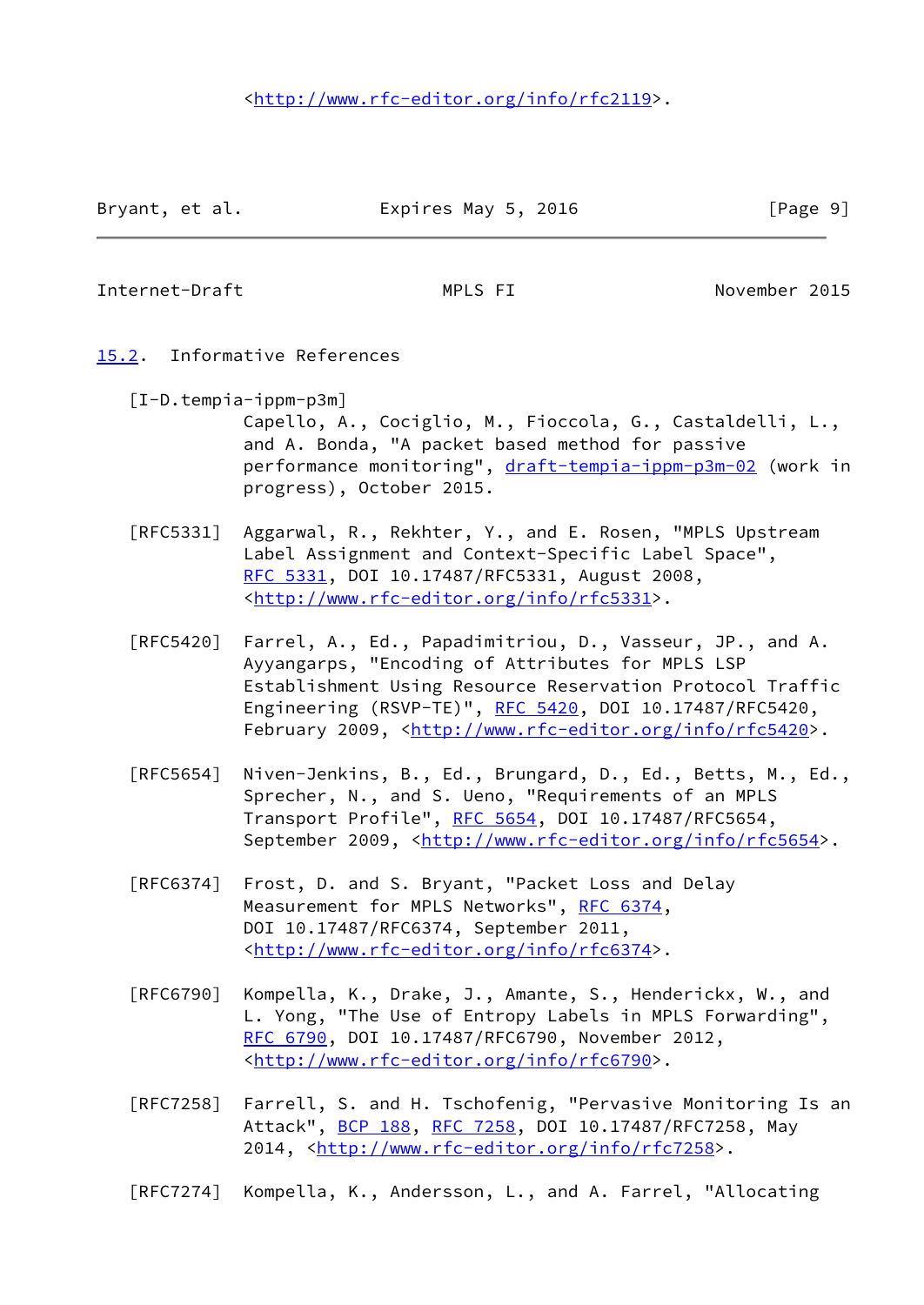and Retiring Special-Purpose MPLS Labels", [RFC 7274](https://datatracker.ietf.org/doc/pdf/rfc7274), DOI 10.17487/RFC7274, June 2014, <<http://www.rfc-editor.org/info/rfc7274>>.

Authors' Addresses

| Bryant, et al.                    | Expires May 5, 2016 | [Page 10]     |
|-----------------------------------|---------------------|---------------|
| Internet-Draft                    | MPLS FI             | November 2015 |
| Stewart Bryant<br>Cisco Systems   |                     |               |
| Email: stbryant@cisco.com         |                     |               |
| Stewart Bryant<br>Independent     |                     |               |
| Email: stewart.bryant@gmail.com   |                     |               |
| Carlos Pignataro<br>Cisco Systems |                     |               |
| Email: cpignata@cisco.com         |                     |               |
| Mach Chen<br>Huawei               |                     |               |
| Email: mach.chen@huawei.com       |                     |               |
| Zhenbin Li<br>Huawei              |                     |               |
| Email: lizhenbin@huawei.com       |                     |               |
| Gregory Mirsky<br>Ericsson        |                     |               |